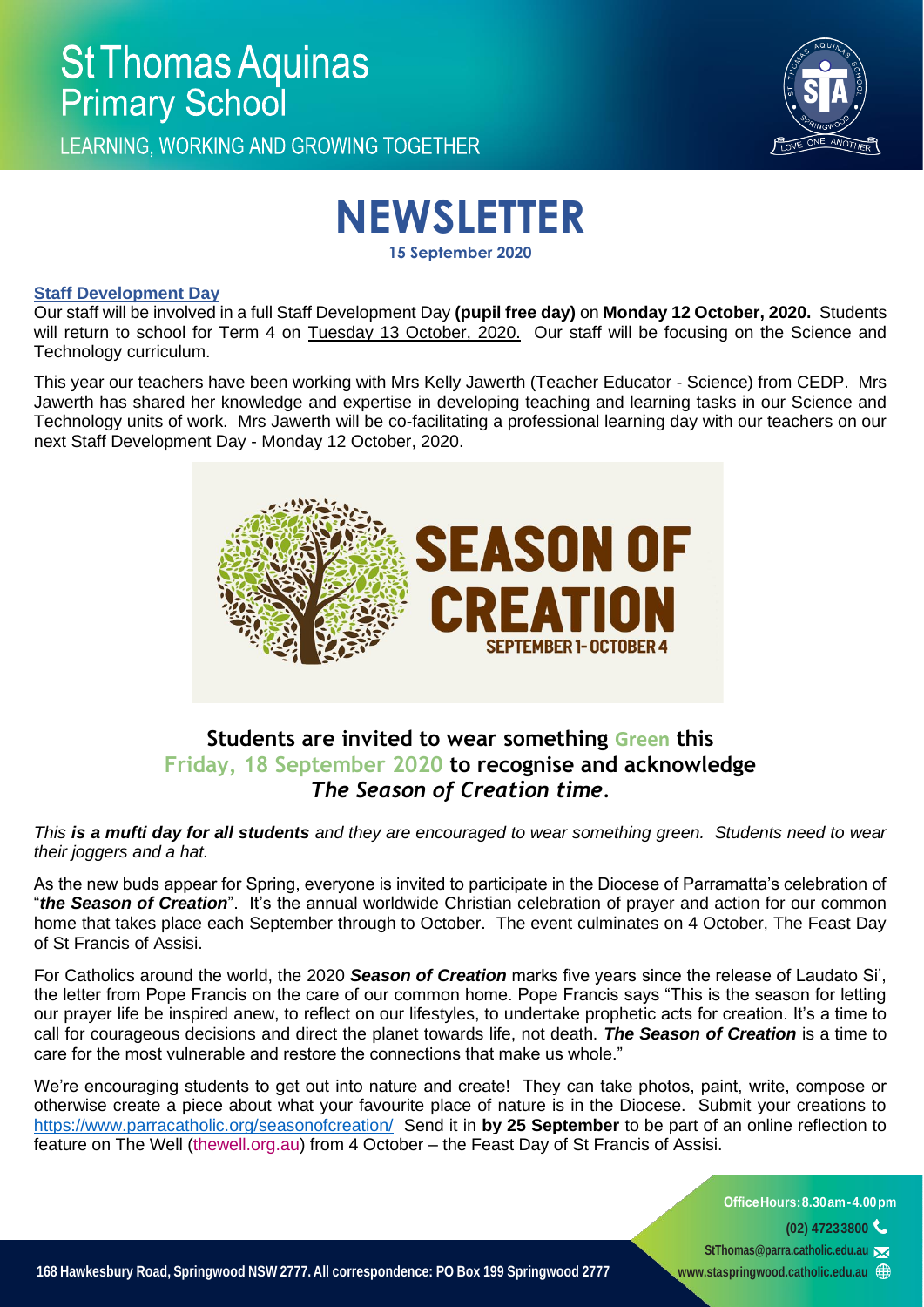#### **National Child Protection Week: Putting Children First**

We all play a part in keeping children and young people safe and ensuring they can live and learn in a safe environment. During National Child Protection Week we pledge commitment to listening to the voices of children and young people and remaining vigilant to their safety and wellbeing.

In support of the National Child Protection Week theme, "Putting Children First", and in line with the National Catholic Safeguarding Standards, Catholic Education Diocese of Parramatta (CEDP) is committed to the establishment and implementation of child safe systems, policies and procedures.

The aim is to have in place practices that are proactive and preventative in nature, providing children and young people with school environments where they are safe, informed, participate, and where the adult community, working together with children and young people, work towards making this happen.

By providing the community with the knowledge, support and procedures to keep children safe and young people safe we are equipping everyone with the tools and skills needed to be ambassadors of child safety!

#### **Term 4 - Summer Uniform**

#### *Uniform Choice for the remainder of Term 3*

The weather is starting to warm up and we are enjoying some beautiful sunny days with increasing temperatures. Therefore, we have decided that the students will have a choice to wear their **winter or summer** uniform **for the remainder of Term 3.** Whichever uniform is chosen to be worn on a particular day, it is important that the students wear the full uniform - summer or winter including their hat and appropriate shoes, NOT a mixture of the two uniforms. All students will be required to wear their summer uniform from the commencement of Term 4.

#### **STA Uniform Update**

We would like to thank our families for their patience as we have engaged with a new supplier. As communicated earlier, the availability of the uniform has been delayed significantly and we have continued to work hard with our new supplier to minimise any problems with students not having the correct uniform. Although our Clothing Pool is available, we do have limited stock at the moment. Parents are able to purchase plain non-branded items until new stock is available.

#### **Summer Uniform – girls**

 Girls Summer dresses are due to be available week commencing 20 September 2020. All items of Girls' Summer uniform are expected during the school holidays.

#### **Summer Uniform - boys**

 Boys short sleeve shirts are due to arrive on 25 September 2020. All other boys summer uniform is now available.

#### **Sports Uniform**

 Engaging with a new supplier has allowed us the opportunity to make changes to the sports uniform. We have introduced a new two-tone sky/navy collared polo shirt, microfibre shorts, microfibre track pants and microfibre jacket. The full new Sports Uniform is expected to be available mid-October.

 There will be a **transition period of 12 months** (to Term 1 2022) for the new sports uniform to be worn by all students. **Please see over the page for images of the new STA sports uniform.**

#### **Sizing of the Uniform**

 The sizing will vary to the previous supplier. A full uniform list with sizing guidelines will soon be available. Our school will have samples of sizes for students to try on. Should families require any special orders please email the store manager at Liverpool - [liverpool@theschoollocker.com.au](mailto:liverpool@theschoollocker.com.au)

**Kindergarten 2021**

The School Locker advised that all items will be available for 2021 Kindergarten students to order next term. We are hoping to have a "pop up" stall onsite at school for students to try on their uniform. More information will be available soon.

#### **Location of The School Locker Store**

The School Locker originally advised our school and the Catholic Education Office, Diocese of Parramatta that they would have a store location closer to our school, making it more convenient for families to visit to try on and purchase uniform items. We are disappointed that this has not occurred at this stage. CEDP are in communication with The School Locker regarding this important matter.

(Continued over.)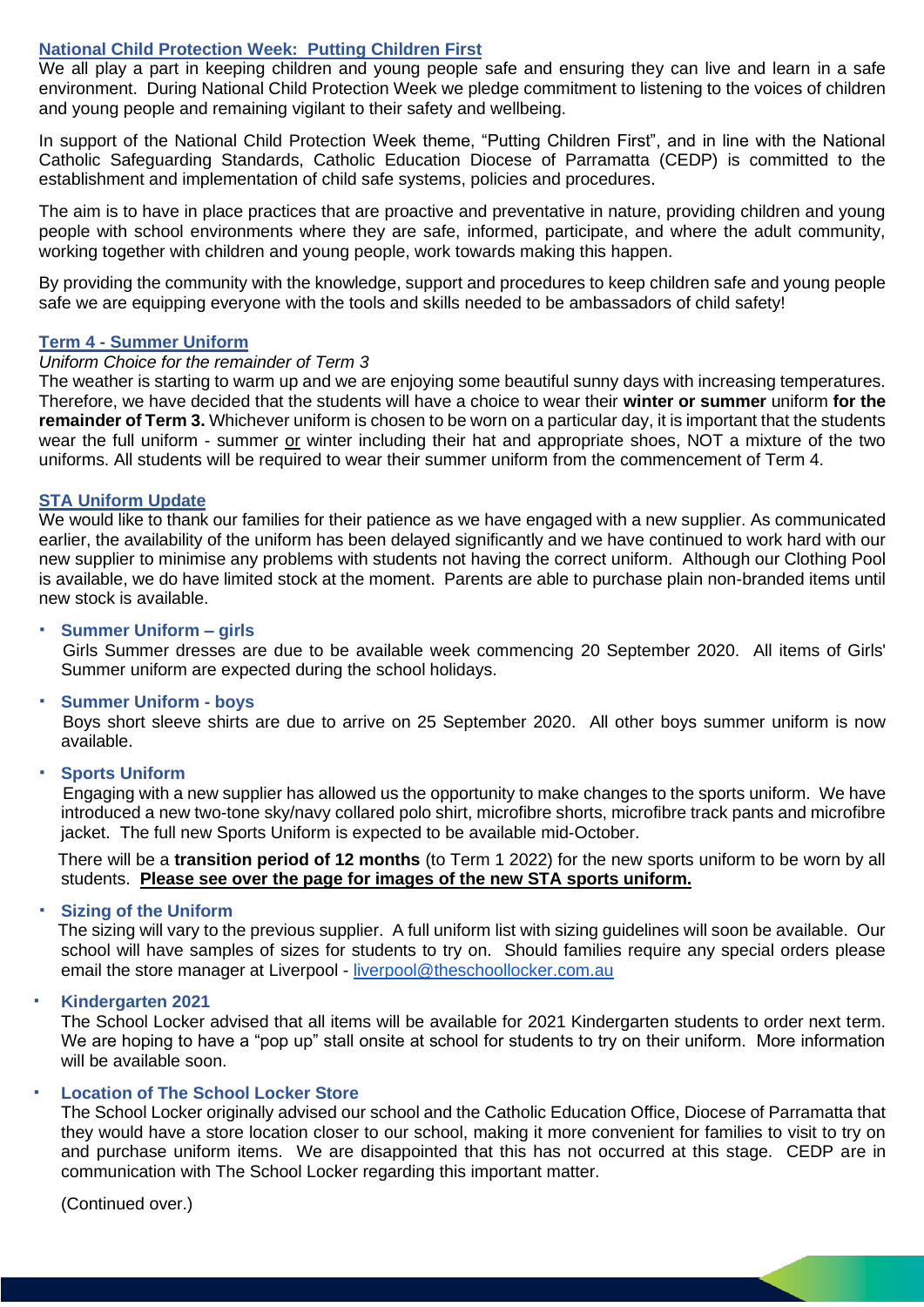# **New St Thomas Aquinas Sports Uniform**

St Thomas Aquinas - Sports Uniform





### **QKR APP**

We recently launched the QKR App, our new payment platform for all ad-hoc items for purchase. This app will now replace all cash and parents are able to order hats and pay for Clothing Pool items. Once you have made a purchase for a hat the school is notified immediately, and we will then deliver the hat to the student for their recess or lunchtime play. The app is free, and your profile is confidential. If you require any assistance, please contact Cheree Brown, our Finance Secretary. Please note, payments for school fees cannot be made on QKR. Current arrangements for school fees have not changed.

#### **Student Absences**

Thank you to all the families for your great support of students who are not well. We ask all our families to continue to follow the guidelines below as we work together to ensure the well-being and health of our school Community.

- No student should attend school if they are unwell.
- Each student who is absent from school or who has been sent home because they have flu-like symptoms, must have a COVID-19 test.
- A negative COVID-19 test result must be provided to the school before a student can come back to school. The notification can be a NSW Health or COVID-19 Testing Centre letter, SMS or email and/or a medical certificate.
- Please send this notification to the school via email BEFORE the commencement of the school day.
- Students are not able to return to school until they return a negative COVID-19 result and are symptom free.

#### **Self-Isolating**

- A student should not come to school if they are unable to isolate from a sibling or family member who is a confirmed close contact of COVID-19.
- Where families find it difficult to isolate siblings from other family members who are confirmed close contacts of someone with COVID-19, the sibling should not attend school during the period of isolation.
- Family members of close contacts are asked to keep a very close watch for COVID-19 symptoms and follow medical advice.